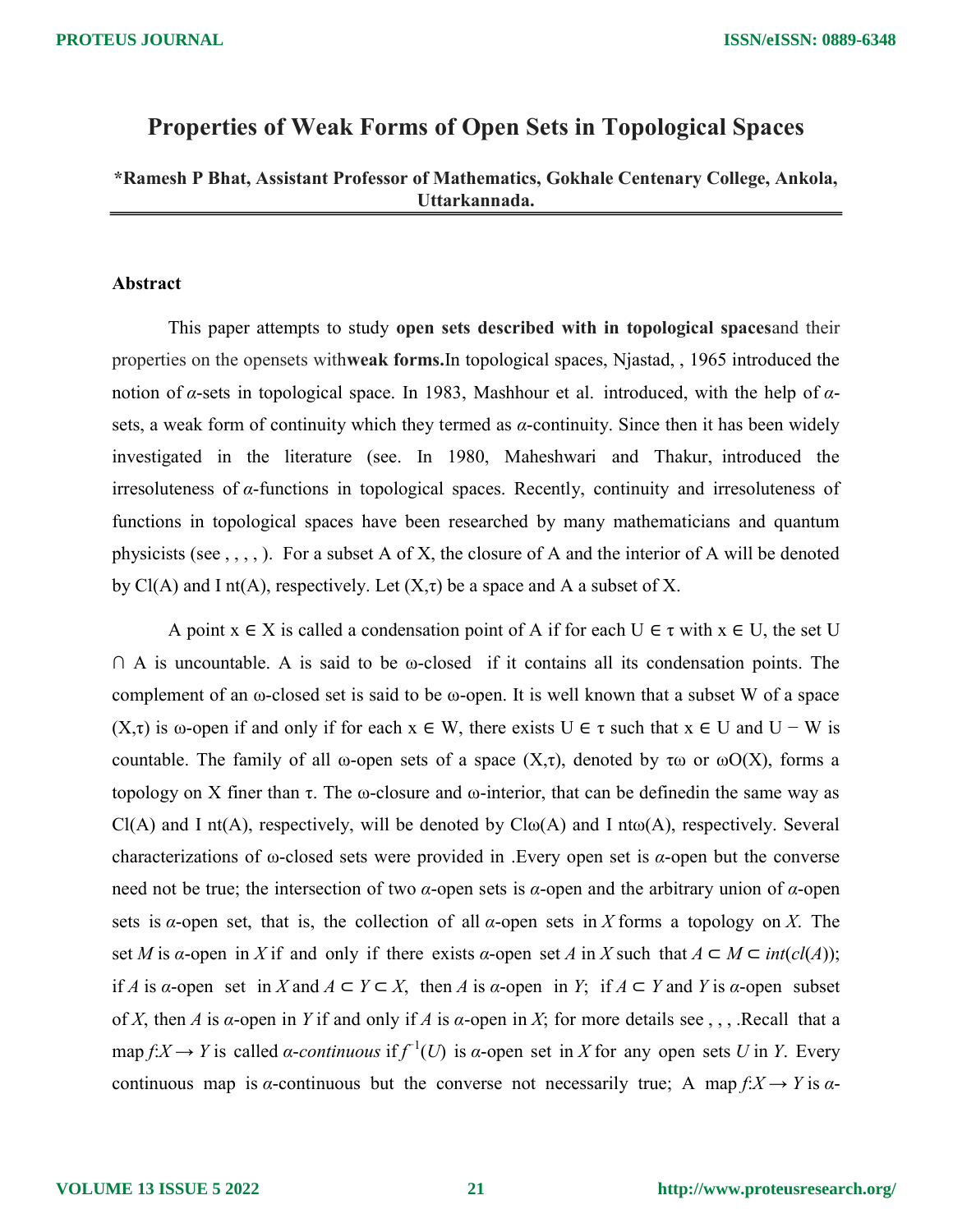continuous if and only if  $f^{-1}(F)$  is  $\alpha$ -closed set in X for any closed sets F in Y; the cartesian product of two *α*-continuous maps is *α*-continuous. A map  $f: X \to Y$  is called *α-open* (resp. *α*closed) map if the direct image of open set (resp. closed) in X is  $\alpha$ -open (resp.  $\alpha$ -closed) set in Y.

Key words: Topological manifolds, groupoid, Open sets, α-Continuous, α-Irresolute, weak forms.

### Introduction

In the set of all real numbers, one has the natural Euclidean metric; that is, a function which measures the distance between two real numbers:  $d(x, y) = |x - y|$ . Therefore, given a real number x, one can speak of the set of all points close to that real number; that is, within ε of x. In essence, points within  $\epsilon$  of x approximate x to an accuracy of degree  $\epsilon$ . Note that  $\epsilon > 0$  always but as ε becomes smaller and smaller, one obtains points that approximate x to a higher and higher degree of accuracy. For example, if  $x = 0$  and  $\varepsilon = 1$ , the points within  $\varepsilon$  of x are precisely the points of the interval (−1, 1); that is, the set of all real numbers between −1 and 1. However, with  $\varepsilon = 0.5$ , the points within  $\varepsilon$  of x are precisely the points of (−0.5, 0.5). Clearly, these points approximate x to a greater degree of accuracy than when  $\varepsilon = 1$ .

The previous discussion shows, for the case  $x = 0$ , that one may approximate x to higher and higher degrees of accuracy by defining ε to be smaller and smaller. In particular, sets of the form (−ε, ε) give us a lot of information about points close to x = 0. Thus, rather than speaking of a concrete Euclidean metric, one may use sets to describe points close to x. This innovative idea has far-reaching consequences; in particular, by defining different collections of sets containing 0 (distinct from the sets (−ε, ε)), one may find different results regarding the distance between 0 and other real numbers. For example, if we were to define R as the only such set for "measuring distance", all points are close to 0 since there is only one possible degree of accuracy one may achieve in approximating 0: being a member of R. Thus, we find that in some sense, every real number is distance 0 away from 0. It may help in this case to think of the measure as being a binary condition: all things in R are equally close to 0, while any item that is not in R is not close to 0.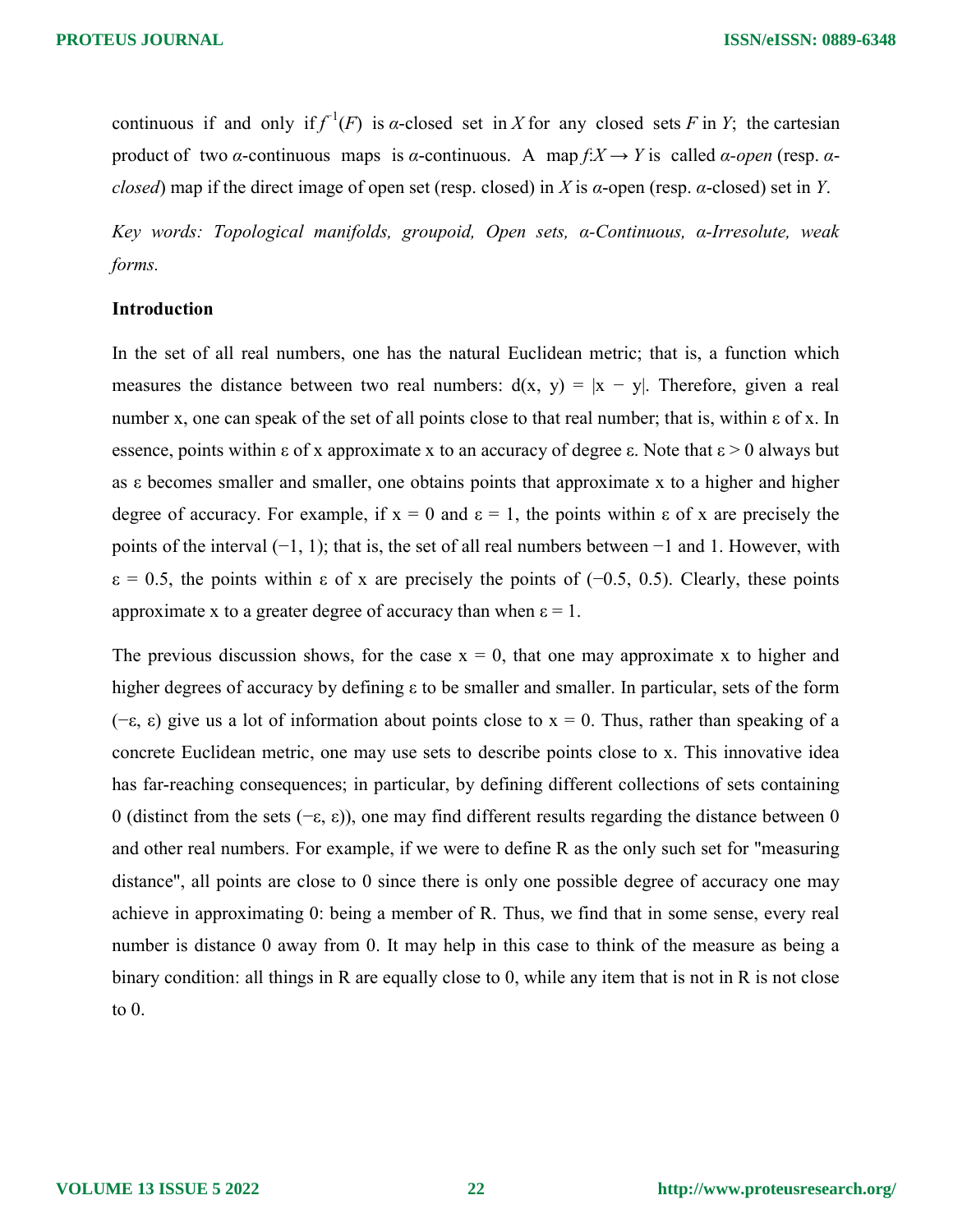In general, one refers to the family of sets containing 0, used to approximate 0, as a neighborhood basis; a member of this neighborhood basis is referred to as an open set. In fact, one may generalize these notions to an arbitrary set  $(X)$ ; rather than just the real numbers. In this case, given a point (x) of that set, one may define a collection of sets "around" (that is, containing) x, used to approximate x. Of course, this collection would have to satisfy certain properties (known as axioms) for otherwise we may not have a well-defined method to measure distance. For example, every point in X should approximate x to some degree of accuracy. Thus X should be in this family. Once we begin to define "smaller" sets containing x, we tend to approximate x to a greater degree of accuracy. Bearing this in mind, one may define the remaining axioms that the family of sets about x is required to satisfy.



open interval open disk

Let  $\overline{s}$  be a subset of a metric space. Then the set  $\overline{s}$  is open if every point in  $\overline{s}$  has a neighborhood lying in the set. An open set of radius  $r$  and center  $\mathbf{x}_0$  is the set of all points  $\mathbf{x}$ such that  $|\mathbf{x} - \mathbf{x}_0| \le r$ , and is denoted  $D_r(\mathbf{x}_0)$ . In one-space, the open set is an open interval. In twospace, the open set is a disk. In three-space, the open set is a ball.

More generally, given a topology (consisting of a set X and a collection of subsets  $T$ ), a set is said to be open if it is in  $T$ . Therefore, while it is not possible for a set to be both finite and open in the topology of the real line (a single point is a closed set), it is possible for a more general topological set to be both finite and open.

The complement of an open set is a closed set. It is possible for a set to be neither open nor closed, e.g., the half-closed interval  $[0, 1]$ .

A groupoidG is a small category consisting of two sets G and  $O<sub>G</sub>$ , called respectively the set of elements (or arrows) and the set of objects (or vertices) of the groupoid, together with two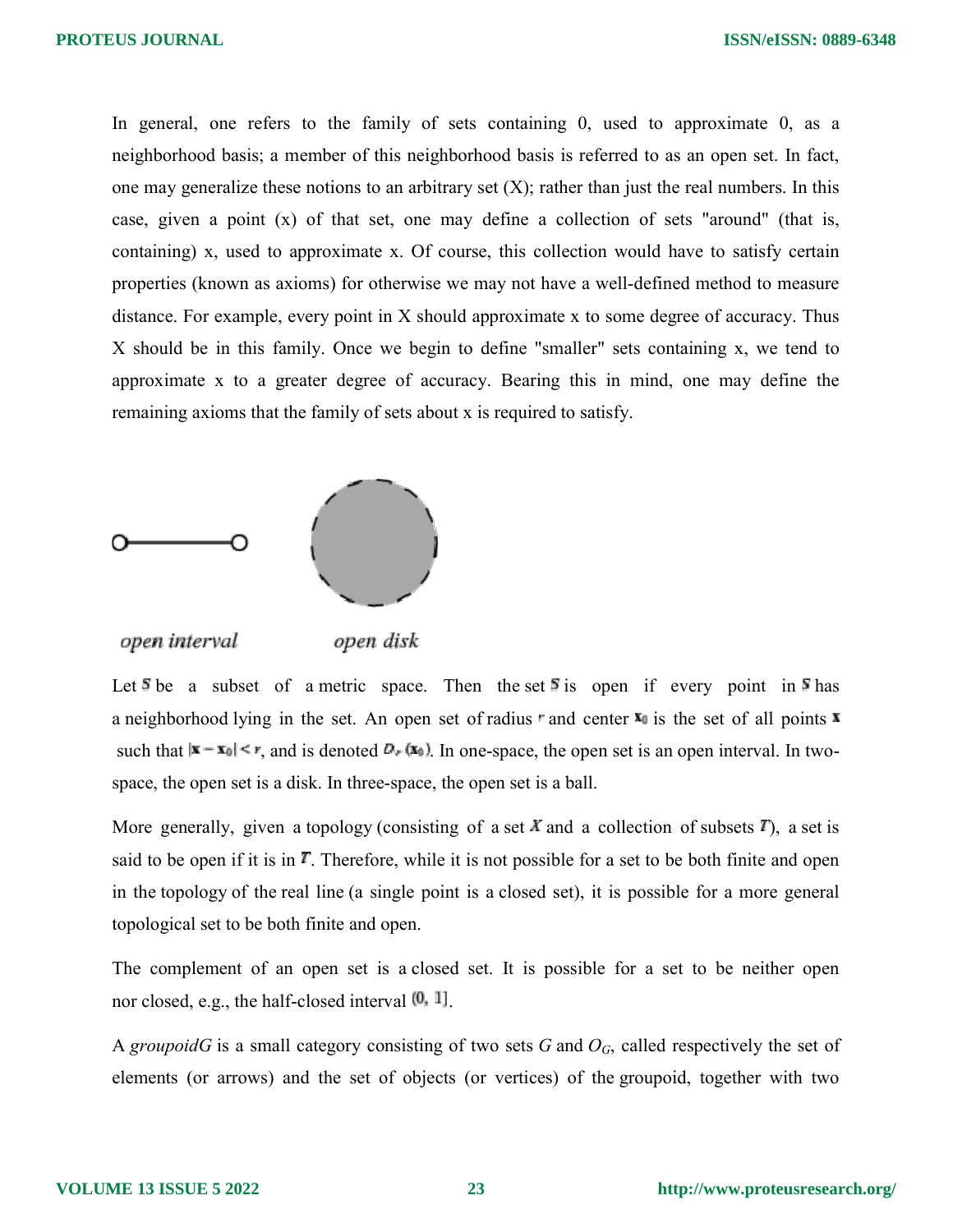maps  $\mu$ ,  $\beta$ : $G \rightarrow O_G$ , called respectively the *source* and *target* maps of groupoid, the map  $\varepsilon: O_G \to G$  which is defined by  $\varepsilon(x) = 1_x$ , where  $1_x$  is called the identity element at x in  $O_G$  and  $\varepsilon$  is called the *object* map, and the *partial* multiplication map  $\gamma: (G \times G)_{\mu=\beta} \to G$  which is defined by  $\gamma(g, h) = gh$ , where  $(G \times G)_{\mu=\beta} = \{(g, h) \in G \times G : \mu(g) = \beta(h)\}\$ . Theses terms must satisfy the following axioms: G1. $\mu(gh) = \mu(h)$  and  $\beta(gh) = \beta(g)$ ,

G2.  $(gh)k = g(hk)$ ,

G3.  $\mu(1_x) = \beta(1_x) = x$  for all  $x \in O_G$ ,

G4.  $g1_{\mu(g)} = g$  and  $1_{\beta(g)}g = g$ ,

G5.  $g^{-1}g = 1_{\mu(g)}$  and  $gg^{-1} = 1_{\beta(g)}$ 

for all  $g, h, k \in G$ .

### Objective:

This paper intends to exploreand analyze the open sets with weak formsthat provides a means to distinguish two points. If about one of two points in a topological space, there exists an open set not containing the other (distinct) point, the two points are referred to as topologically distinguishable on their weak forms.

# Weak forms of open sets : definition

For a groupoid G:

1.

 $\sigma: G \to G$  is the *inversion* map of G defined by  $\sigma(g) = g^{-1}$  which is a bijective,

2.

 $\delta$ :  $(G \times G)_{\mu} \to G$  is the *difference* map of G defined by  $\delta(h, g) = gh^{-1}$ , where( $G \times G$ ) $\mu = \{(g,h) \in G \times G : \mu(h) = \mu(g)\},\$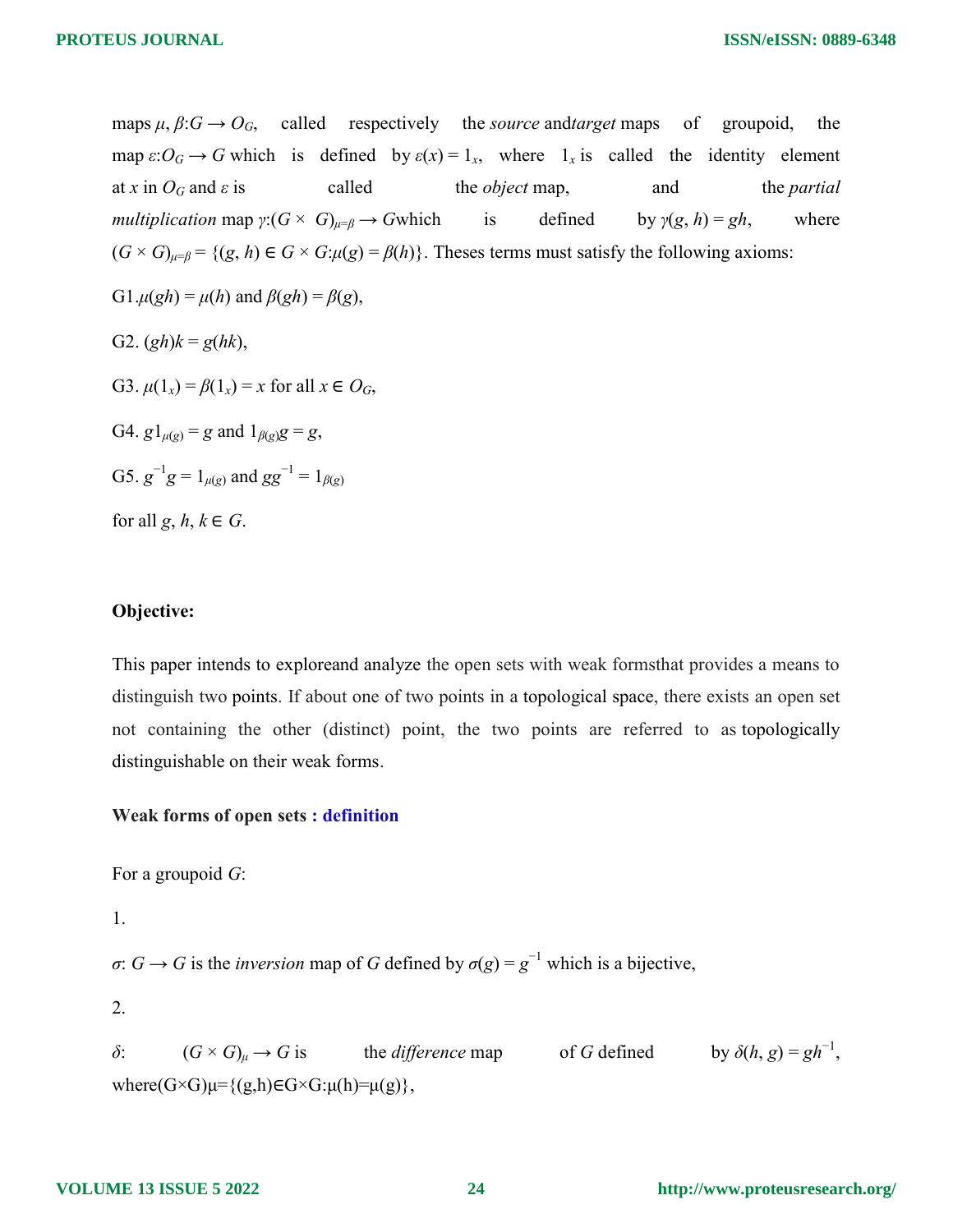3.

 $\pi: G \to O_G \times O_G$  is a map, defined by  $\pi(g) = (\mu(g), \beta(g))$ .

For a groupoid G and  $x, y \in O_G$ , we denote the star of G at x by  $st_Gx$  of the fiber  $\mu^{-1}(x) = \{g \in G : \mu(g) = x\},\$  the co-star of G at y by cost<sub>G</sub>y of the fiber  $\beta^{-1}(y) = \{ g \in G : \beta(g) = y \}$  and  $G(x,y) = st_Gx \cap cost_Gy$ .

### Definition

Let G be a groupoid. A subgroupoid of G is a pair of subset  $N \subset G$  and  $O_N \subset O_G$  such that  $\mu(N) \subset O_N$ ,  $\beta(N) \subset O_N$ ,  $1_x \in N$  for all  $x \in O_N$ , and N is closed under partial multiplication and inversion maps in G.

A subgroupoid N of G is wide if  $O_G = O_N$ . A topological groupoid G is a groupoid G together with topologies on G and  $O<sub>G</sub>$  such that the structure maps of G are continuous, that is; the source map  $\mu$ , the target map  $\beta$ , the object map  $\varepsilon$ , the inversion map  $\sigma$ , and the partial multiplication map  $\gamma$  are continuous.

# Properties of continuity in topological spaces

Now we investigate some properties of  $\alpha$ -continuous maps given to structure maps of a groupoid.

### Theorem 3.1

Let G be a groupoid in which G and  $O<sub>G</sub>$  have topologies. If the inversion map  $\sigma$  is continuous, then the source map  $\mu$  is a-continuous if and only if the target map  $\beta$  is a-continuous.

### Proof

Suppose  $\mu$  is  $\alpha$ -continuous and U be open subset of  $O_G$ . Then  $\mu^{-1}(U)$  is  $\alpha$ -open in G which implies that there exists open subset B of G such that  $B \subset \mu^{-1}(U) \subset int(cl(B))$ . Since  $\sigma$  is a continuous, we get from its definition that it is a homeomorphism. Hence  $\sigma$ -1(B)⊂ $\sigma$ -1(μ- $1(U)$ )⊂σ-1=int.

Then  $\sigma^{-1}(\mu^{-1}(U))$  is a-open subset of G. Since G is groupoid, then  $\beta = \mu \circ \sigma$ . Hence  $\beta^{-1}(U) = \sigma^{-1}(\mu^{-1}(U))$ . So,  $\beta^{-1}(U)$  is *a*-open subset of *G*. That is,  $\beta$  is *a*-continuous.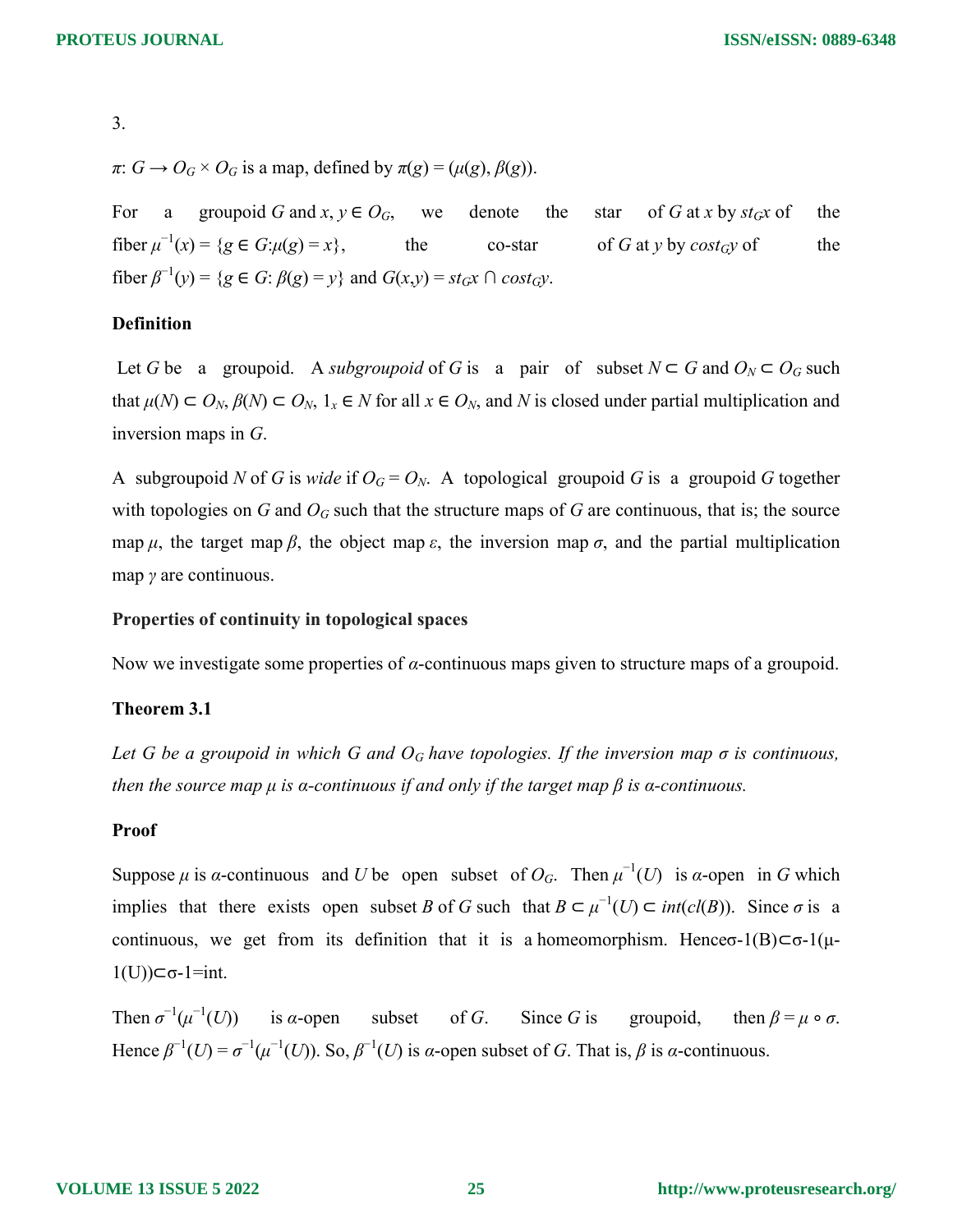Conversely, suppose  $\beta$  is  $\alpha$ -continuous and V open subset of  $O_G$ . Since  $\sigma$  is homeomorphism and  $\mu = \beta \circ \sigma$ , then  $\mu^{-1}(V) = \sigma^{-1}(\beta^{-1}(V))$  is  $\alpha$ -open subset of G. Therefore  $\mu$  is  $\alpha$ -continuous.  $\Box$ 

#### Theorem 3.2

Let G be a groupoid in which G and  $O<sub>G</sub>$  have topologies. If the inversion map  $\sigma$  is continuous, then the partial multiplication map  $\gamma$  is a-continuous if and only if the difference map  $\delta$  is acontinuous.

#### Proof

Since the identity map I: Similar for  $G \rightarrow G$  and the inversion map  $\sigma$  are homeomorphisms, then the map  $I \times \sigma$ :  $G \times G \to G \times G$ , defined by  $(I \times \sigma)(g, h) = (g, h^{-1})$ , is also homeomorphism. If  $(g, h) \in (G \times G)_{\mu}$  and since G is groupoid, then  $\mu(g) = \mu(h) = \beta(h^{-1})$ , that is  $(g, h^{-1}) \in (G \times G)_{\mu} = \beta(h)$ . Hence the restriction map  $r: (G \times G)_{\mu} \to (G \times G)_{\mu = \beta}$  of  $I \times \sigma$  on  $(G \times G)_{\mu}$  is homeomorphism. Now suppose the partial multiplication map  $\gamma$  is  $\alpha$ -continuous and let U be open subset of G. Then  $\gamma^{-1}(U)$  is a-open subset of  $(G \times G)_{\mu=\beta}$ . This implies that there exists open subset B of  $(G \times G)_{\mu=\beta}$  such that  $B \subset \gamma^{-1}(U) \subset int(cl(B))$ . Hencer-1(B) $\subset$ r-1( $\gamma$ -1(U)) $\subset$ r-1=int.

That is,  $r^{-1}(\gamma^{-1}(U))$  is  $\alpha$ -open subset of  $(G \times G)_{\mu}$ . Since G is a groupoid, then  $\delta = \gamma \circ r$ . Hence  $\delta^{-1}(U) = r^{-1}(\gamma^{-1}(U))$  is  $\alpha$ -open subset of  $(G \times G)_{\mu}$ , that is, the difference map  $\delta$  is  $\alpha$ continuous.

Conversely, suppose the difference map  $\delta$  is  $\alpha$ -continuous and let V be open subset of G. If  $(g, h) \in (G \times G)_{\mu \in \beta}$  and since G is groupoid, then  $\mu(g) = \beta(h) = \mu(h^{-1})$ , that is  $(g, h^{-1}) \in (G \times G)_{\mu}$ . Hence the restriction map  $k: (G \times G)_{\mu=\beta} \to (G \times G)_{\mu}$  of  $I \times \sigma$  on  $(G \times G)_{\mu=\beta}$  is homeomorphism. Since V is open subset of G, then  $\delta^{-1}(V)$  is a-open subset of  $(G \times G)_{\mu}$ . Hence  $k^{-1}(\delta^{-1}(V))$  is aopen subset of  $(G \times G)_{\mu=\beta}$ . Since G is groupoid, then  $\gamma = \delta \circ k$ . Hence  $\gamma^{-1}(V) = k^{-1}(\delta^{-1}(V))$  is  $\alpha$ open subset of  $(G \times G)_{\mu=\beta}$ , that is, the partial multiplication map γ is α-continuous.  $\Box$ 

In the following theorem, we show the relation between the partial multiplication map and the map  $D:(G \times G)_{\beta} \to G$  which is defined by  $D(g, h) = g^{-1}h$ .

# α-Topological groupoids

In this section, we start by giving the notions of  $\alpha$ -topological groupoid and  $\alpha$ -topological subgroupoid. Next, we show the role of the density condition to allow α-topological subgroupoid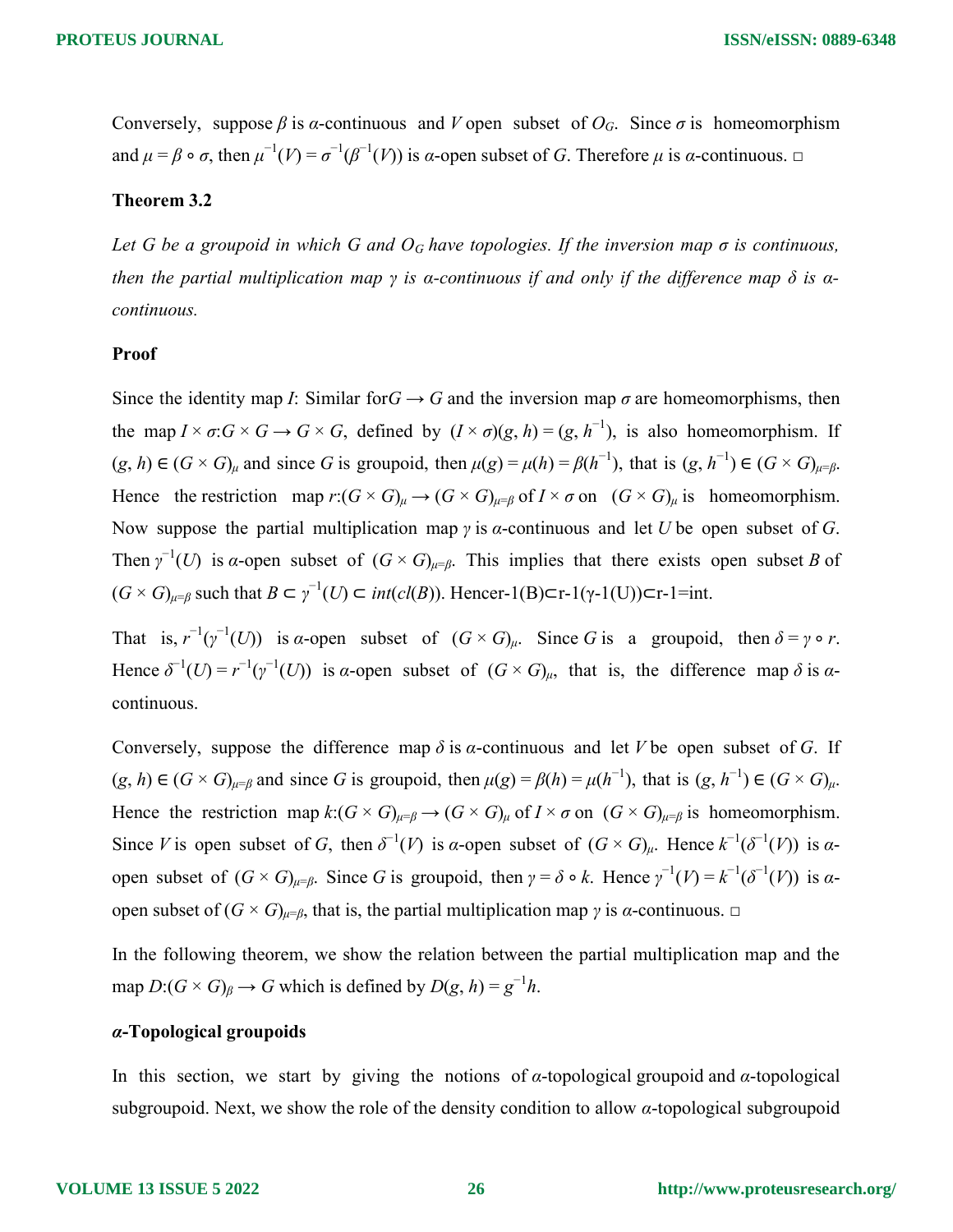inherited properties from α-topological groupoid and study the irresoluteness property for the structure maps in  $\alpha$ -topological groupoid.

#### Definition 4.1

A *α*-topological groupoid G is a groupoid G together with topologies on G and  $O<sub>G</sub>$  such that the inversion map  $\sigma$  is continuous and the remainder structure maps of G are  $\alpha$ -continuous. That is; the source map  $\mu$ , the target map  $\beta$ , the object map  $\varepsilon$ , and the partial multiplication map  $\gamma$  are  $\alpha$ continuous.

Note that every topological groupoid is  $\alpha$ -topological groupoid but the converse need not be true since any  $\alpha$ -continuous need not be continuous

Let G be  $\alpha$ -topological groupoid. Then the object map  $\varepsilon$  is a bijective and  $\alpha$ -continuous onto  $A = \{I_x : x \in O_G\}.$ 

# Proof

Since G is a-topological groupoid, then the object map  $\varepsilon: O_G \to G$  is a-continuous. Define the restriction map  $r: O_G \to A$  by  $r(x) = 1_x$ , for all  $x \in O_G$ . Then for  $x, y \in O_G$ ,  $r(x)=r(y) \Rightarrow 1x=1y \Rightarrow \mu(1x)=\mu(1y) \Rightarrow x=y$ , that is, r is injective. For  $1_x \in A$ , there exists  $x \in O_G$  such that  $r(x) = 1_x$ , that is, r is surjective. Hence r is bijective. Now suppose U is open set of A. Then  $U = V \cap A$ , where V is open set of G, but  $r^{-1}(U) = \varepsilon^{-1}(V) \cap O_G = \varepsilon^{-1}(V)$ . Therefore r is  $\alpha$ -continuous.  $\square$ 

From Theorem above, if the object  $\varepsilon: O_G \to G$  is  $\alpha$ -open map, then the restriction r is  $\alpha$ -open map. This follows from the fact that for any open subset U of  $O_G$ , then  $\varepsilon(U)$  is a-open subset of G but since  $\varepsilon(U) \subset A$  and  $r(U) = \varepsilon(U) \cap A = \varepsilon(U)$ , this implies that  $r(U)$  is  $\alpha$ -open set in G. Then, there exists an open subset O of G such that  $O \subset r(U) \subset int(cl(O))$ . This implies that  $O \cap A \subset r(U) \cap A \subset int(cl(O)) \cap A$ . Since  $O \subset r(U) \subset A$ , then  $O \subset r(U) \subset int_A$ , that is,  $r(U)$ is α-open subset of A. Therefore, r is α-open map.

Analogous to the pervious explanation, the following theorem deals with a new case of a set of identities in  $\alpha$ -topological groupoids.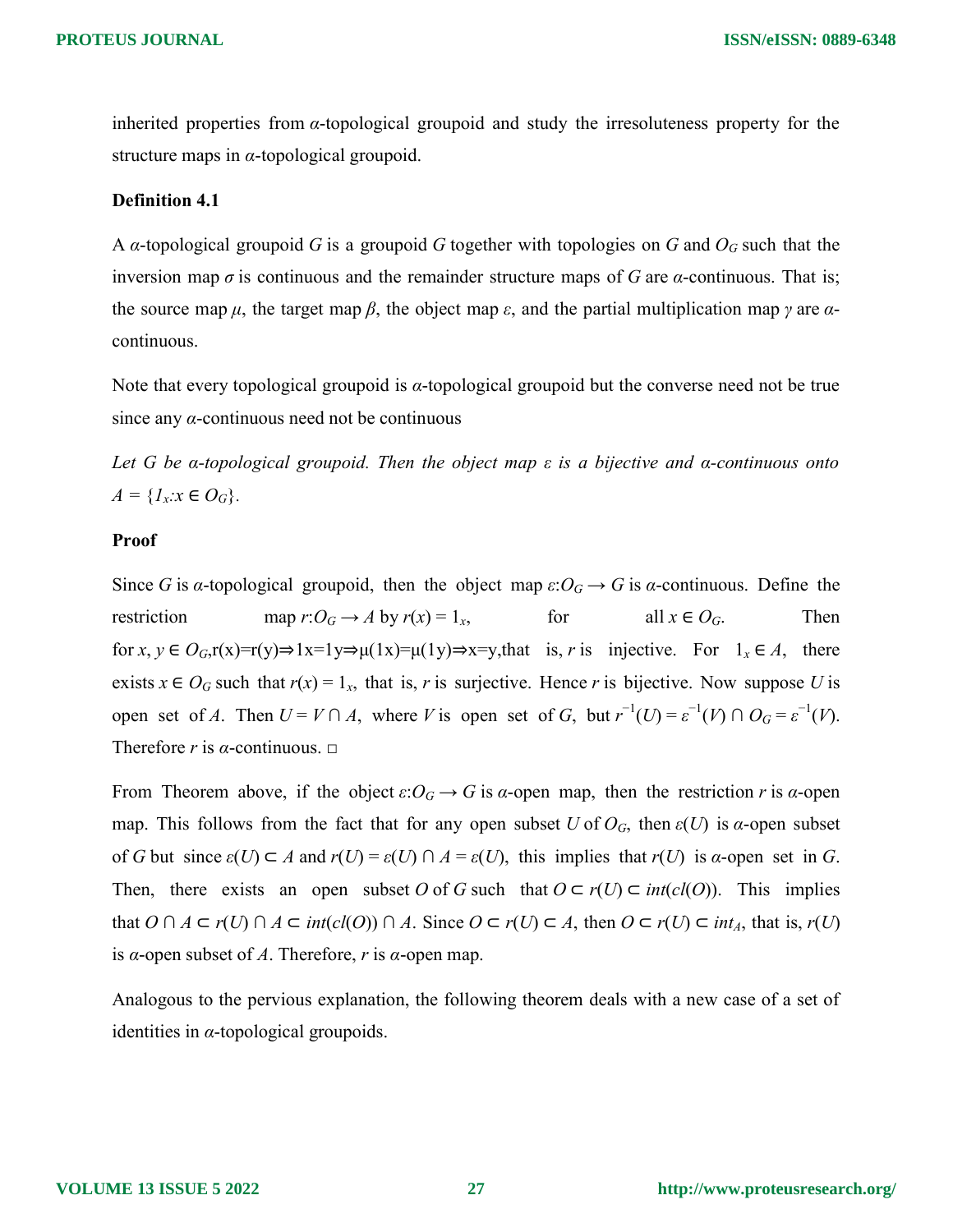# Fibers of α-topological groupoid

In this section, we give some results about the fibers of  $\alpha$ -topological groupoids.

# Theorem

Let G be a-topological groupoid. If the singleton  $\{g\}$  is open subset of G such that  $g \in G(x, y)$ , then

1.

The left translation  $L_g: cost_Gx \to cost_Gy$ , which is defined by  $L_g(h) = gh$ , is bijective, a-continuous and α-open.

2.

The right translation  $R_g: st_Gy \to st_Gx$ , which is defined by  $R_g(t) = tg$ , is bijective, a-continuous and α-open.

### Proof

Since G is a-topological groupoid, then the multiplication map  $\gamma$ : $(G \times G)_{\mu=\beta} \to G$  is acontinuous. So, the restriction  $R: \{g\} \times cost_Gx \to cost_Gy$  of y, which is defined by  $R(g, t) = gt$ , is bijective and *α*-continuous. This follows from: Let  $(g, t) \in \{g\} \times cost_G x$ . Then  $\mu(g) = \beta(t) = x$ . And since  $\beta(gt) = \beta(g) = y$ , then gt  $\in cost_Gy$ . So  $R({g} \times cost_Gx) \subset cost_Gy$ . If  $t_1, t_2 \in \text{cost}_G x$  and  $R(g, t_1) = R(g, t_2)$ , then  $gt_1 = gt_2$ , implies,  $g^{-1}gt_1 = g^{-1}gt_2$ , implies,  $1_{\mu(g)}t_1 = 1_{\mu(g)}t_2$ . But  $\mu(g)\beta(t)$ , that is,  $t_1 = t_2$ . Hence R is injective. Also for  $b \in cost_Gy$  and  $g \in G(x, y), g^{-1}b \in cost_Gx$ . So,  $R(g, g^{-1}b) = (gg^{-1})b = b$ . That is, R is bijective. Now let V be open subset of cost<sub>G</sub>y. That is, there exists open subset U of G such that  $V = U \cap cost_G y$ . Then  $R^{-1}(V) = \gamma^{-1}(U) \cap (\{g\} \times cost_G x)$ . Since  $\{g\}$  is open in G and  ${g} \times cost_Gx = ({g} \times G) \cap (G \times G)_{\mu=\beta}$ , then  ${g} \times cost_Gx$  is open subset of  $(G \times G)_{\mu=\beta}$ . Since  $\gamma$  is  $\alpha$ -continuous, then  $\gamma^{-1}(U)$  is  $\alpha$ -open in  $(G \times G)_{\mu=\beta}$ , that is,  $R^{-1}(V)$  is  $\alpha$ -open in  ${g} \times cost_Gx$ . Hence R is a-continuous. Therefore, its easy to see that the map  $M:cost_Gx \rightarrow {g} \times cost_Gx$ , which is defined by  $M(t) = (g, t)$ , is a homeomorphism andLg=R∘M:costGx→M{g}×costGx→RcostGy,is a bijective and αcontinuous.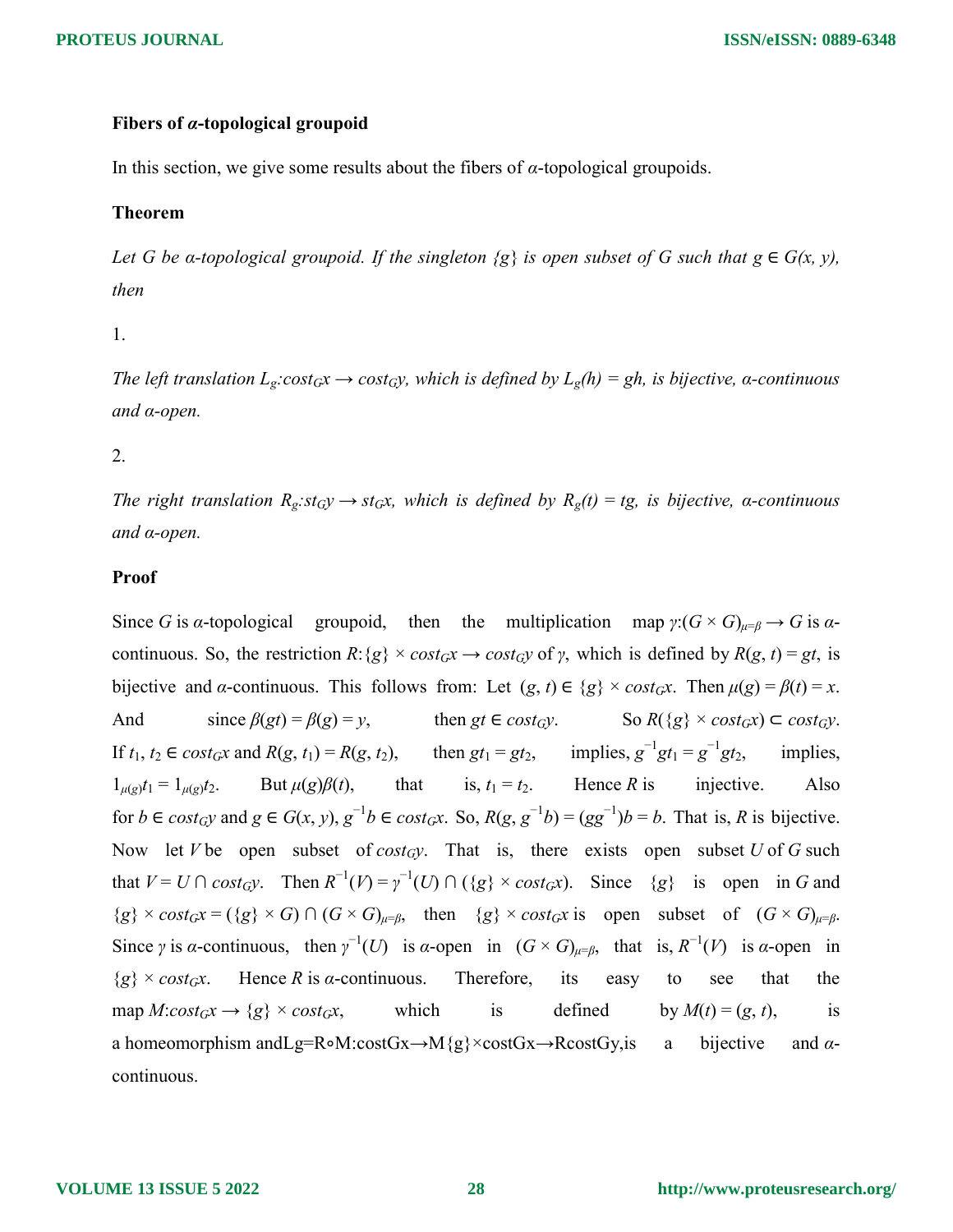To prove that  $L_g$  is  $\alpha$ -open, it is enough to prove its inverse Lg-1:costGy→costGx, which is defined by Lg-1(h)=g-1h, is  $\alpha$ -continuous. Similarly, we can write Lg-1 as a composite: Lg-1=m∘q:costGy→q(t)=(g-1,t){g-1}×costGy→m(g-1,t)=g-1tcostGx.

### Conclusion

open sets are a generalization of open intervals in the real line. In a metric space—that is, when a distance function is defined—open sets are the sets that, with every point  $P$ , contain all points that are sufficiently near to  $P$  (that is, all points whose distance to  $P$  is less than some value depending on P). More generally, one defines open sets as the members of a given collection of subsets of a given set, a collection that has the property of containing every union of its members, every finite intersection of its members, the empty set, and the whole set itself. A set in which such a collection is given is called a topological space, and the collection is called a topology. These conditions are very loose, and allow enormous flexibility in the choice of open sets. For example, *every* subset can be open (the **discrete topology**), or no set can be open except the space itself and the empty set (the indiscrete topology).In practice, however, open sets are usually chosen to provide a notion of nearness that is similar to that of metric spaces, without having a notion of distance defined. In particular, a topology allows defining properties such as continuity, connectedness, and compactness, which were originally defined by means of a distance.

The most common case of a topology without any distance is given by manifolds, which are topological spaces that, *near* each point, resemble an **open set** of a Euclidean space, but on which no distance is defined in general. Less **intuitive topologies** are used in other branches of mathematics; for example, the Zariski topology, which is fundamental in algebraic geometry and scheme theory.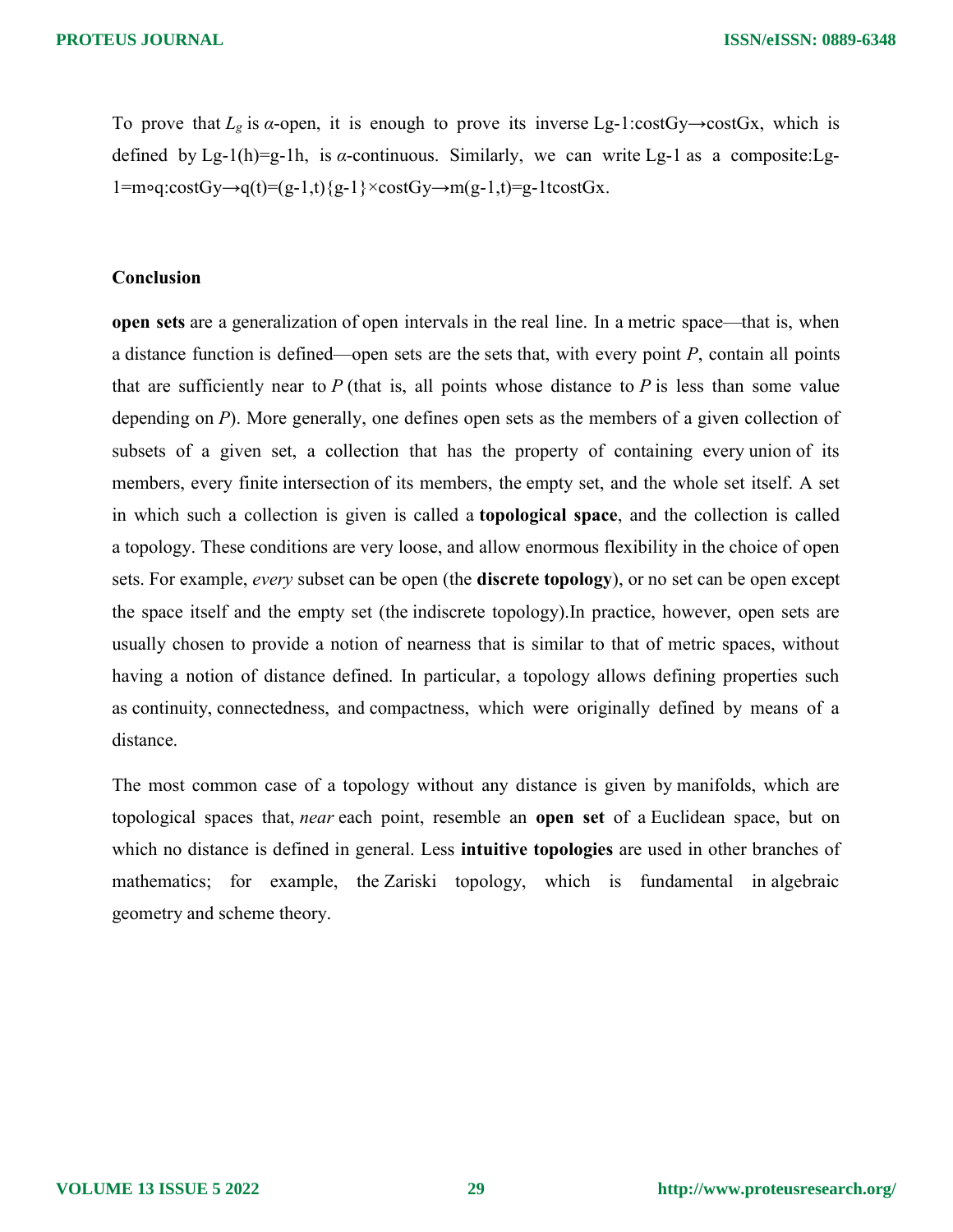# **References**

- 1. Bolzano, Bernard (1817), Rein analytischer Beweis des Lehrsatzes dass zwischen je zwey Werthen, die ein entgegengesetztes Resultat gewaehren, wenigstens eine reele Wurzel der Gleichung liege, Prague: Haase
- 2. Dugac, Pierre (1973), "Eléments d'Analyse de Karl Weierstrass", Archive for History of Exact Sciences, 10: 41–176, doi:10.1007/bf00343406, S2CID 122843140
- 3. Goursat, E. (1904), A course in mathematical analysis, Boston: Ginn, p. 2
- 4. Jordan, M.C. (1893), Cours d'analyse de l'École polytechnique, 1 (2nd ed.), Paris: Gauthier-Villars, p. 46
- 5. Harper, J.F. (2016), "Defining continuity of real functions of real variables", BSHM Bulletin: Journal of the British Society for the History of Mathematics, 31 (3): 1–16, doi:10.1080/17498430.2015.1116053, S2CID 123997123
- 6. Rusnock, P.; Kerr-Lawson, A. (2005), "Bolzano and uniform continuity", Historia Mathematica, 32 (3): 303–311, doi:10.1016/j.hm.2004.11.003
- 7. Speck, Jared (2014). "Continuity and Discontinuity" (PDF). MIT Math. p. 3. Retrieved 2016-09-02. Example 5. The function {\displaystyle  $1/x$ }  $1/x$  is continuous on  $\displaystyle{\sqrt{0,\infty}\}(0,\infty)$  and on  $\displaystyle{\sqrt{0,\infty}}$  $(0)$ ,} {\displaystyle (-\infty 0,)} i.e., for {\displaystyle x>0} x>0 and for  ${\displaystyle {\times} 0,} {\displaystyle {\times} 0,}$  in other words, at every point in its domain. However, it is not a continuous function since its domain is not an interval. It has a single point of discontinuity, namely {\displaystyle  $x=0$ ,}  ${\displaystyle {\Delta x=0,} }$  and it has an infinite discontinuity there.
- 8. Lang, Serge (1997), Undergraduate analysis, Undergraduate Texts in Mathematics (2nd ed.), Berlin, New York: Springer-Verlag, ISBN 978-0-387- 94841-6, section II.4
- 9. Introduction to Real Analysis, updated April 2010, William F. Trench, Theorem 3.5.2, p. 172
- 10. Introduction to Real Analysis, updated April 2010, William F. Trench, 3.5 "A More Advanced Look at the Existence of the Proper Riemann Integral", pp. 171– 177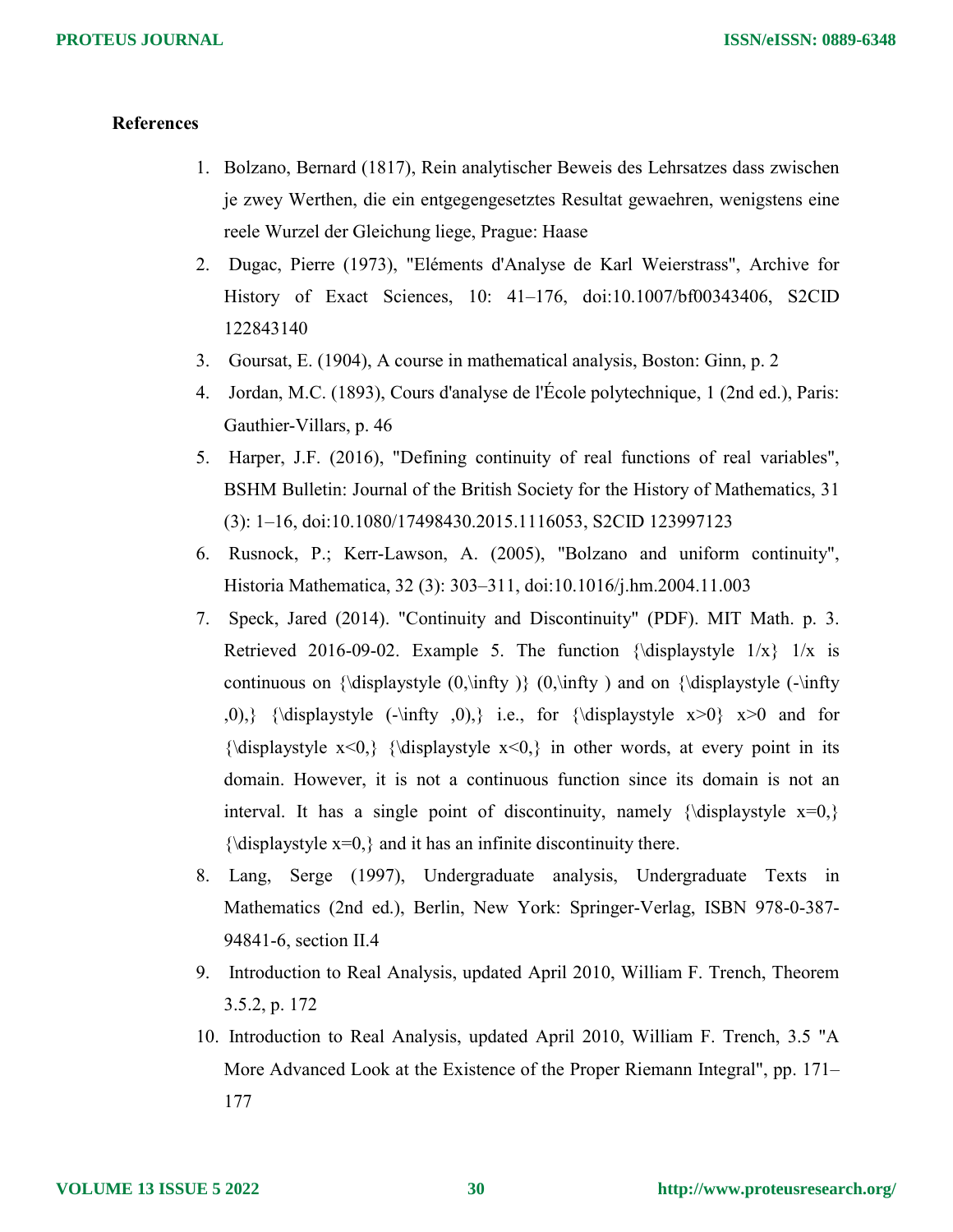- 11. "Elementary Calculus". wisc.edu.
- 12. Brown, James Ward (2009), Complex Variables and Applications (8th ed.), McGraw Hill, p. 54, ISBN 978-0-07-305194-9
- 13. Gaal, Steven A. (2009), Point set topology, New York: Dover Publications, ISBN 978-0-486-47222-5, section IV.10
- 14. Searcóid, Mícheál Ó (2006), Metric spaces, Springer undergraduate mathematics series, Berlin, New York: Springer-Verlag, ISBN 978-1-84628-369-7, section 9.4
- 15. Dugundji 1966, pp. 211–221.
- 16. Shurman, Jerry (2016). Calculus and Analysis in Euclidean Space (illustrated ed.). Springer. pp. 271–272. ISBN 978-3-319-49314-5.
- 17. "general topology Continuity and interior". Mathematics Stack Exchange.
- 18. Goubault-Larrecq, Jean (2013). Non-Hausdorff Topology and Domain Theory: Selected Topics in Point-Set Topology. Cambridge University Press. ISBN 978- 1107034136.
- 19. Gierz, G.; Hofmann, K. H.; Keimel, K.; Lawson, J. D.; Mislove, M. W.; Scott, D. S. (2003). Continuous Lattices and Domains. Encyclopedia of Mathematics and its Applications. 93. Cambridge University Press. ISBN 0521803381.
- 20. Flagg, R. C. (1997). "Quantales and continuity spaces". Algebra Universalis. 37 (3): 257–276. CiteSeerX 10.1.1.48.851. doi:10.1007/s000120050018. S2CID 17603865.
- 21. Kopperman, R. (1988). "All topologies come from generalized metrics". American Mathematical Monthly. 95 (2): 89–97. doi:10.2307/2323060. JSTOR 2323060.
- 22. Flagg, B.; Kopperman, R. (1997). "Continuity spaces: Reconciling domains and metric spaces". Theoretical Computer Science. 177 (1): 111–138. doi:10.1016/S0304-3975(97)00236-3.
- 23. Benson, Donald C. (2000). The Moment of Proof: Mathematical Epiphanies. Oxford University Press. ISBN 978-0-19-513919-8.
- 24. Davis, Philip J.; Hersh, Reuben (1999). The Mathematical Experience (Reprint ed.). Mariner Books. ISBN 978-0-395-92968-1.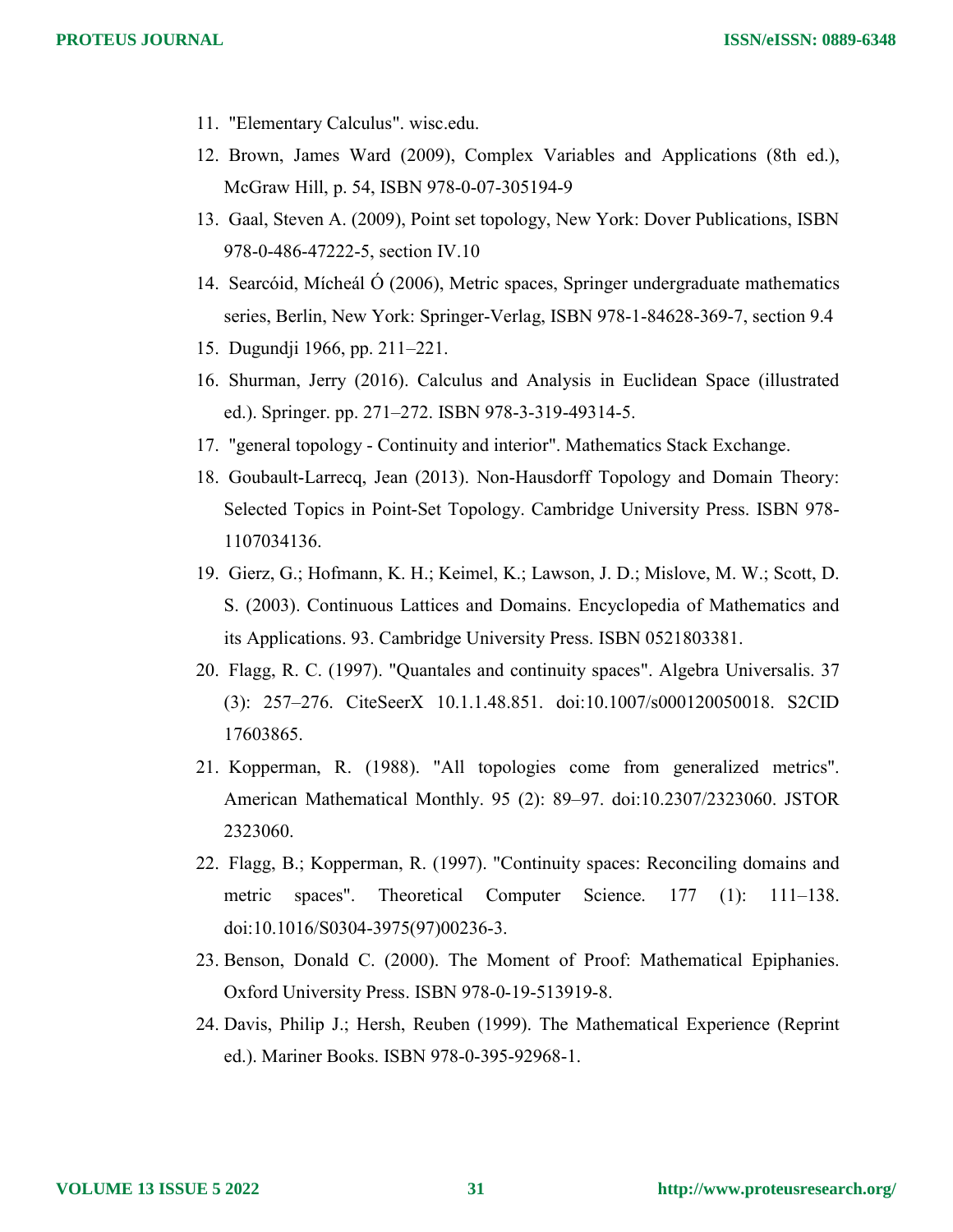- 25. Courant, Richard; Robbins, Herbert (1996). What Is Mathematics?: An Elementary Approach to Ideas and Methods (2nd ed.). New York: Oxford University Press. ISBN 978-0-19-510519-3.
- 26. Einstein, Albert (1923). Sidelights on Relativity: I. Ether and relativity. II. Geometry and experience (translated by G.B. Jeffery, D.Sc., and W. Perrett, Ph.D). E.P. Dutton & Co., New York. Archived from the original on July 25, 2014. Retrieved September 23, 2012.
- 27. Gullberg, Jan (1997). Mathematics: From the Birth of Numbers (1st ed.). W. W. Norton & Company. ISBN 978-0-393-04002-9.
- 28. Hazewinkel, Michiel, ed. (2000). Encyclopaedia of Mathematics. Kluwer Academic Publishers. – A translated and expanded version of a Soviet mathematics encyclopedia, in ten volumes. Also in paperback and on CD-ROM, and online Archived July 3, 2011, at the Wayback Machine.
- 29. Jourdain, Philip E. B. (2003). "The Nature of Mathematics". In James R. Newman (ed.). The World of Mathematics. Dover Publications. ISBN 978-0-486-43268-7.
- 30. Maier, Annaliese (1982). Steven Sargent (ed.). At the Threshold of Exact Science: Selected Writings of Annaliese Maier on Late Medieval Natural Philosophy. Philadelphia: University of Pennsylvania Press.
- 31. Pappas, Theoni (June 1989). The Joy Of Mathematics (Revised ed.). Wide World Publishing. ISBN 978-0-933174-65-8.
- 32. "The science checklist applied: Mathematics". undsci.berkeley.edu. Archived from the original on October 27, 2019. Retrieved October 27, 2019.
- 33. Borel, Armand (March 2017). "Mathematics: Art and Science". EMS Newsletter. 3 (103): 37–45. doi:10.4171/news/103/8. ISSN 1027-488X.
- 34. Meinhard E. Mayer (2001). "The Feynman Integral and Feynman's Operational Calculus". Physics Today. 54 (8): 48. Bibcode:2001PhT....54h..48J. doi:10.1063/1.1404851.
- 35. Steiner, Mark (1998). The Applicability of Mathematics as a Philosophical Problem. Cambridge, Mass: Harvard University Press. p. 176. ISBN 0674043987.
- 36. Leng, Mary (2010). Mathematics and Reality. Oxford University Press. p. 239. ISBN 978-0199280797.